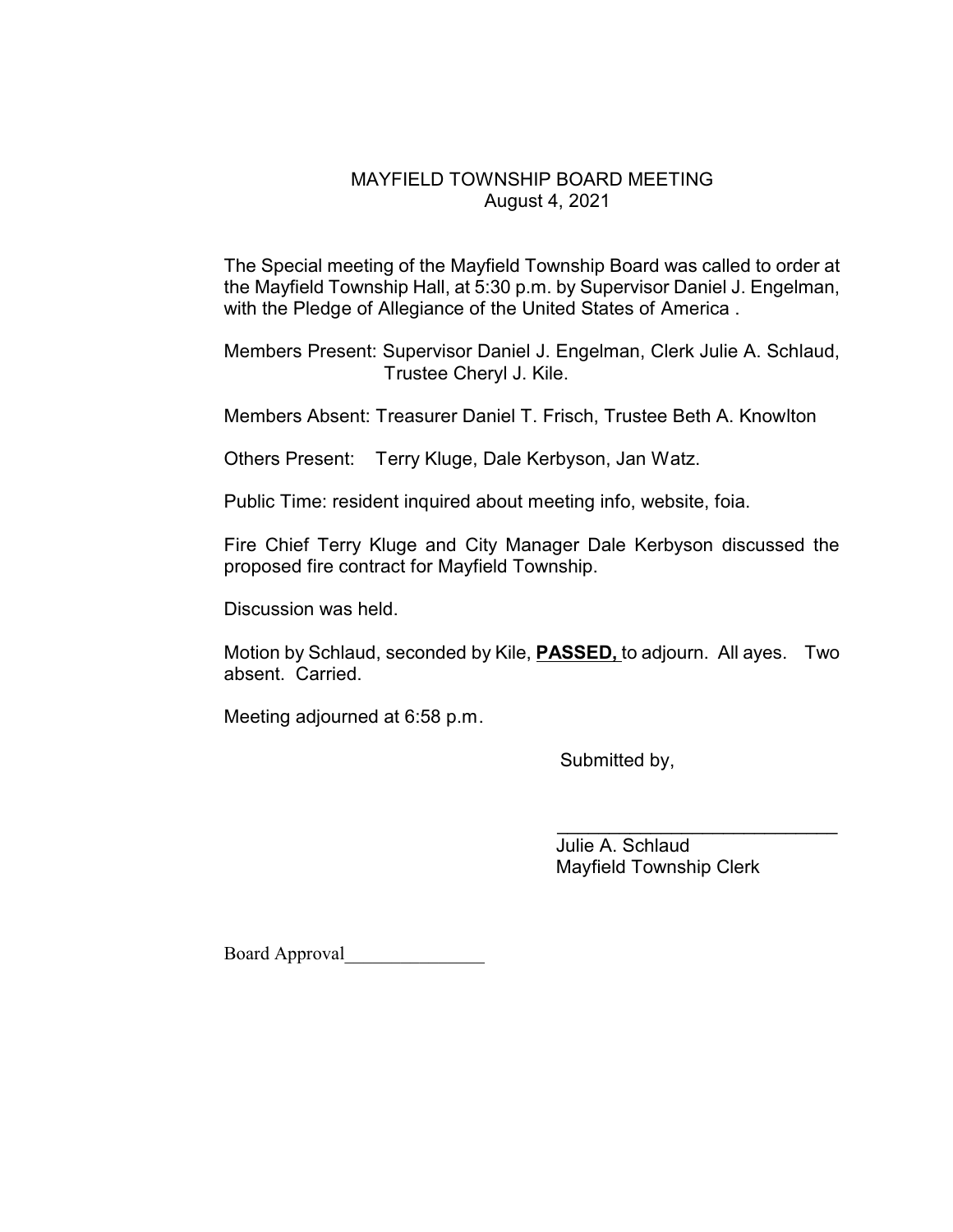## MAYFIELD TOWNSHIP BOARD MEETING August 9, 2021

The regular meeting of the Mayfield Township Board was called to order at the Mayfield Township Hall, at 5:30 p.m. with the Pledge of Allegiance of the United States of America, by Supervisor Daniel J. Engelman.

Members Present: Supervisor Daniel J. Engelman, Clerk Julie A. Schlaud, Treasurer Daniel T. Frisch, Trustee Beth A. Knowlton, Trustee Cheryl J. Kile.

Members Absent: None.

Others Present: County Commissioners Dyle Henning and Lenny Schneider, Chris Maasch, Jan Watz, Sue Jostock, Frank Thorman, Becky Thorman, Ron Keil, Betty Keil, Debbie Fish, Joy Boots, Chris Tuski, Gene Kopczyk, Terry Jostock.

Motion by Frisch, seconded by Kile, **PASSED**, to waive the reading of the minutes of the July 12, 2021 regular meeting, August 4, 2021 Special meeting and approve them. All ayes. Carried.

Motion by Knowlton, seconded by Schlaud, **PASSED**, to approve the Treasurer report for July, as presented. All ayes. Carried.

Public Time:

Inquires were made about board packets, financial responsibility for the airport, storm water, State Representative candidate, LAI contracts.

County Commissioner Report: Commissioners reported on the budget, ARPA, Goals, Repairs, Broad Band, Elections, Hazardous pickup. 4-H on line.

Planner Bid held on September meeting.

Motion by Frisch, seconded by Schlaud, **PASSED**, to approve the Mayfield Township Planning Commissions recommendation to deny the rezoning request for 1575 Suncrest Drive, Marz LLC/Nightmares from hell, from R-2 to C-2 because a zoning change would allow any C-2 uses for that property. Roll call vote: Frisch-aye, Knowlton-aye, Schlaud-aye, Kile-aye, Engelmanaye. Carried.

Motion by Knowlton, seconded by Frisch, **PASSED**, to approve the City of Lapeer Fire Protection using option #1, commencing July 1, 2021, as presented. Roll call vote: Knowlton-aye, Kile-aye, Engelman-aye, Frischaye, Schlaud-aye. Carried.